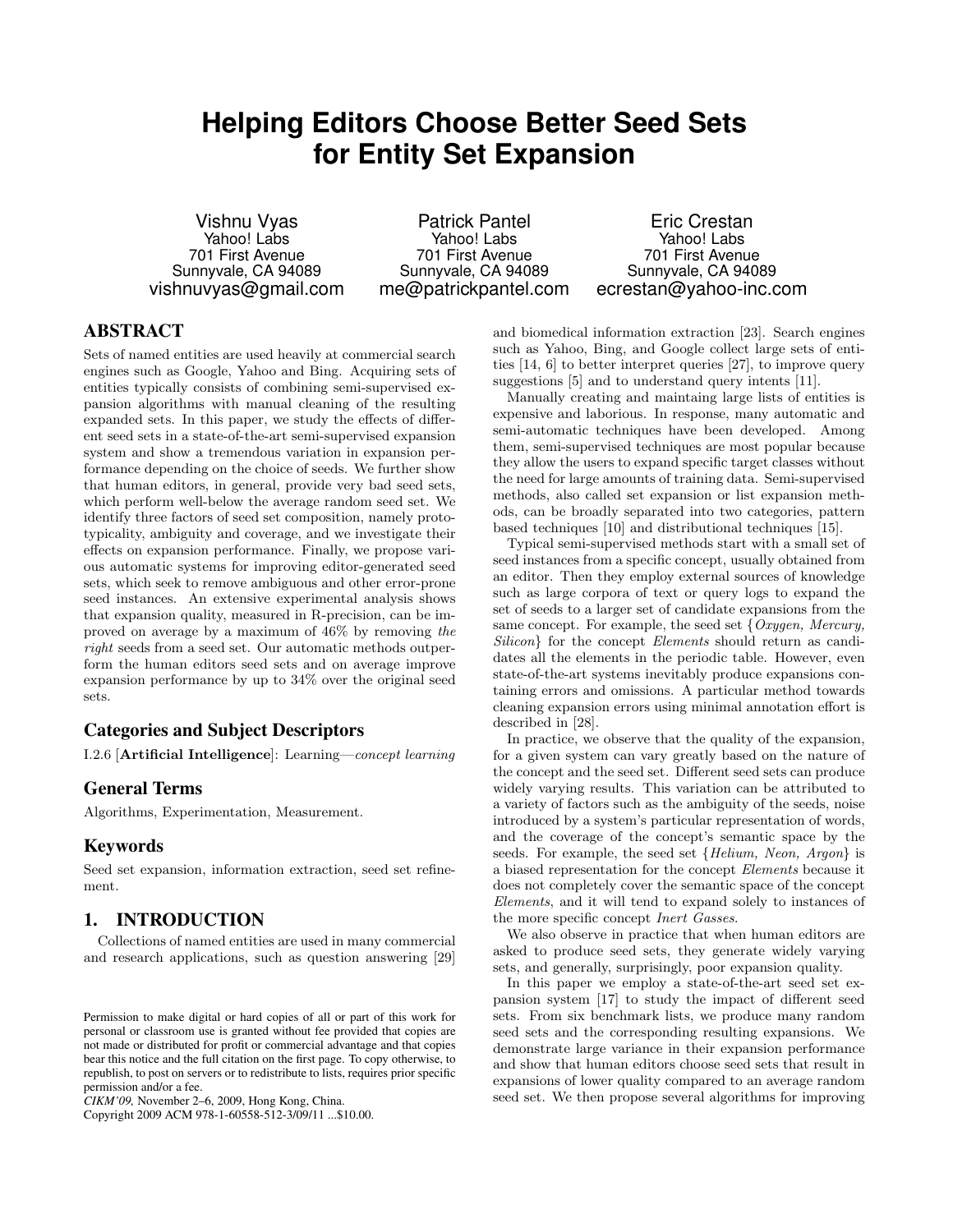the seed sets given by human editors by removing seeds that tend to attract false positives. We identify three factors of seed set composition that affect the overal expansion quality and present unsupervised algorithms for improving the quality of expansions by removing seeds from the original seed sets. We empirically show, by means of an extensive evaluation, that we can improve the quality of seed sets, measured using R-precision [2], by up to  $46\%$ .

The remainder of the paper is organized as follows. In the next section we review related work and position our contribution within its landscape. In Section 3, we study the seed sets provided to us by users and exhaustively evaluate all possible removals to empirically show the wide variation in the expansion quality of the seed sets. Further, we identify three primary factors in the seed set composition which affect expansion quality. Section 4 presents algorithms for our task of seed set refinement based on the parameters of composition identified in Section 3.3 to select subsets of editorially generated seed sets. The datasets, our evaluation methodology and our experimental setup is described in Section 5 and in Section 6, we present our experimental results with an analysis of the algorithms presented in Section 4. Finally we conclude with some discussion and future work in Section 7.

# 2. RELATED WORK

Automatically building large lists of named entities is a common task within the information retrieval and natural language processing communities, supported by a large body of work. Various supervised, unsupervised and semisupervised techniques have been proposed for this task. Supervised techniques work by tagging occurrences of named entities in text with coarse-grained class labels such as People, Organization and Locations [12, 9]. Performing finergrained entity tagging with supervised methods requires a lot of training data. Unsupervised methods, on the other hand, rely on clustering techniques and word co-occurence patterns to extract entity sets [18, 8]. However, due to their unsupervised nature, the concepts and entity sets discovered by such methods cannot be targeted to a specific class of interest.

In practice, semi-supervised approaches are commonly used as they allow for targeting a specific class of interest, without the need for extensive training data. These methods depend on a small set of seed instances to create entity lists. They are either based on distributional approaches or use lexico-syntactic patterns to expand a seed set to a larger set of candidates. Some methods such as [22, 21] apply lexicosyntactic patterns to corpora such as web text or query logs, to expand a small set of seeds into a larger set of candidates. Other methods such as [13, 16] use the distributional hypothesis to expand seed sets.

Errors in set expansions are pervasive, even for state-ofthe-art expansion systems. However, lists with high precision are important in a variety of applications. For example, most search engines use such lists in query interpretation to provide highly relevant results. Editorial annotations are commonly used, sometimes in addition to semi-supervised techniques [28] to clean entity sets generated by set expansion systems. Using user feedback is a common technique to improve system performance with minimal supervision. For example active learning methods use a group of classifiers to focus the efforts of an editor to test cases which have

Table 1: Seed set composition greatly impacts set expansion quality.

| List                | MAX   | MIN   | AVG   | <b>EDITOR</b> |
|---------------------|-------|-------|-------|---------------|
| Elements            | 0.951 | 0.450 | 0.890 | 0.520         |
| Roman Emperors      | 0.374 | 0.0   | 0.283 | 0.283         |
| F1 Drivers          | 0.274 | 0.0   | 0.209 | 0.249         |
| Countries           | 0.650 | 0.453 | 0.643 | 0.629         |
| U.S. States         | 0.952 | 0.538 | 0.913 | 0.876         |
| California Counties | 0.333 | 0.0   | 0.147 | 0.143         |

the maximum impact. Active learning techniques have been successfully used in a variety of natural language tasks [7, 3]. One can imagine an active learning based system which identifies bad seeds in set expansion with help from an editor.

Another approach to generating good seed sets is using completely unsupervised clustering techniques such as [20], and using the committee members generated by CBC as seed sets. Even though, the committee members are unambiguous instances from the concept and can form good seed sets, the concept that is discovered might not be what an editor wanted. Unsupervised methods, by definition are not easy to direct, and hence making it more difficult to target specific concepts.

Seed sets represent concepts. Understanding what makes a good seed set, requires understanding how people represent concepts with instances. Prototype theory [25] suggests that people represent a concept using prototypical and unambiguous instances from the concept. However, as shown in section 3.3.1, prototypical examples might actually reduce the quality of expansions. Also, there is a notion of Basic Level categories [26], which can be defined as partitions on the concept space that are maximally informative. We try to model this in section 4.3 and show that we can generate seed sets which have high quality expansions.

# 3. IMPACT OF SEED SETS

This section investigates the effect of seed set composition on expansion performance and then studies whether human editors are good at generating seed sets which lead to good expansions. Finally, we propose a set of three factors that can be attributed to the seed set composition effect.

# 3.1 Seed Set Composition

The performance of a set expansion system, measured as the quality of its candidate expansion can vary with the set of seeds provided to it and with the type of concept that a set expansion system is trying to expand. These variations in performance can arise from a number of factors such as the size of the seed set, the composition of the seed set and the coherence of the concept being expanded. Quality of set expansion as a function of seed size has been extensively studied in [17], where they show that gains are limited for seed sets of sizes greater than 10. In this section, we study the impact of the composition of the seed sets on the expansion performance.

To study the effect of seed set compositionality on expansion performance, we use six benchmark lists described in Section 5. We sampled 5,000 random subsets, each of size 10 from the six lists, totaling 30,000 trials. Each of these seed sets were expanded using a state-of-the-art distribu-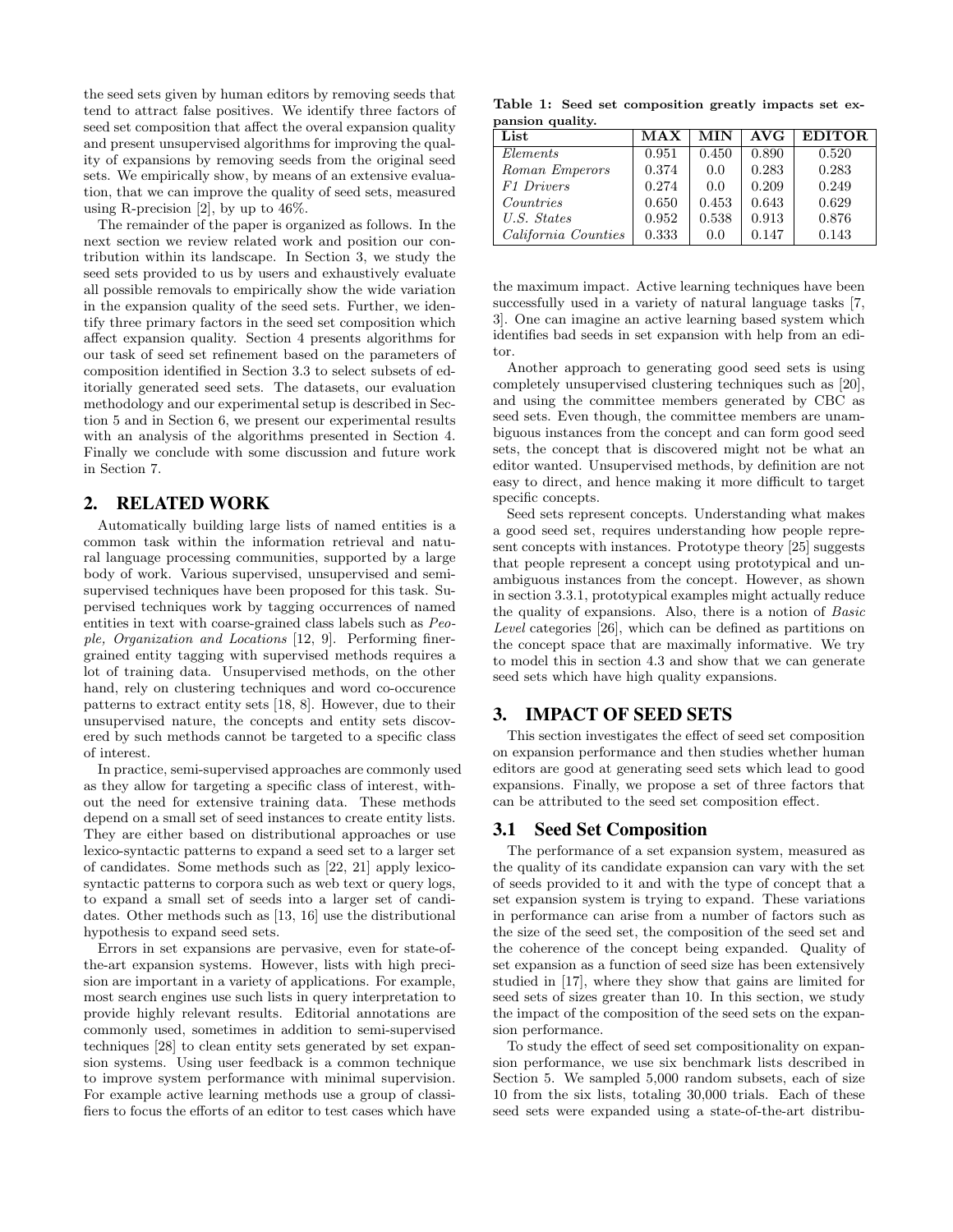

Figure 1: Precision vs. Rank curves for the six benchmark lists.

tional set expansion system [17]. Table 1 shows the expansion performance of the two random seed sets that generated the maximum and minimum performance of these seed sets, measured as the R-precision of the expansion. The table also lists the performance of an average random seed set. There is a wide variation in performance, as much as 41%, confirming that seed set composition has a significant impact on the quality of expansions.

Certain lists such as U.S. States and Countries show less variation between a random seed set and the best possible seed set than others. This suggests that some lists and the concepts they represent are easier to expand than others. On the other hand, lists such as Roman Emperors and F1 Drivers show zero R-precision with the worst possible seed set and a wide variation in expansion quality between the best performing seed set and the worst performing seed set. Thus, choosing the right seed set for these lists is critical in order to achieve high quality expansions. These conclusions are further validated by Figure 1, which shows that for the easier lists such as U.S. States and Countries, compositionality has a significant but lesser effect than that for sensitive lists such as Roman Emperors and F1 Drivers that show a tremendous variation in quality of expansions of up to 25% within the top-200 ranks.

#### 3.2 Do humans generate good seed sets?

To see how non-expert editors (humans) compare with the performance of randomly chosen seed sets, we asked four editors to provide ten seed instances from the concepts represented by the six lists introduced in the last section. None of these editors have had any previous experience with set expansion systems. The scores were averaged over all editors and their performance is shown in Figure 1. We observe that the performance of the average editor is worse than the expansion performance of a randomly chosen set of seeds of the same size. Seed sets given by editors are not good for obtaining high quality expansions. A task in this paper is to understand why.

We also asked an expert editor, who has prior experience with set expansion systems, to provide us with 10 seeds for the same six lists. The performance of the expert editor's seed sets is also shown in Figure 1. Stunningly, an expert editor's seed sets can perform as good as the best performing random seed set. This observation is true across the six lists, where the expert editor's seed sets show consistently higher performance over the average random seed set and the average of non-expert editors. Table 1 shows the Rprecision averaged over the five editors is again below the average random seed set.

To uncover the reasons why non-expert editors generate seed sets that result in poor expansion performance compared to seed sets generated by an expert editor, and to account for the variation in expansion performance with different seed sets, we studied the composition of the seed sets and identified three important factors which affect the expansion quality. The next section describes these factors in turn.

# 3.3 Factors in Seed Set Composition

The wide variation in the quality of set expansion due to seed composition can be attributed to three primary factors - prototypicality, ambiguity and coverage. While prototypicality and ambiguity are properties of the individual seeds, coverage is a property of the seed set. These factors, which are dependent on seed set composition, jointly affect the quality of set expansion systems.

Other factors such as the size and the bias in the corpus used for set expansion and type of the set expansion system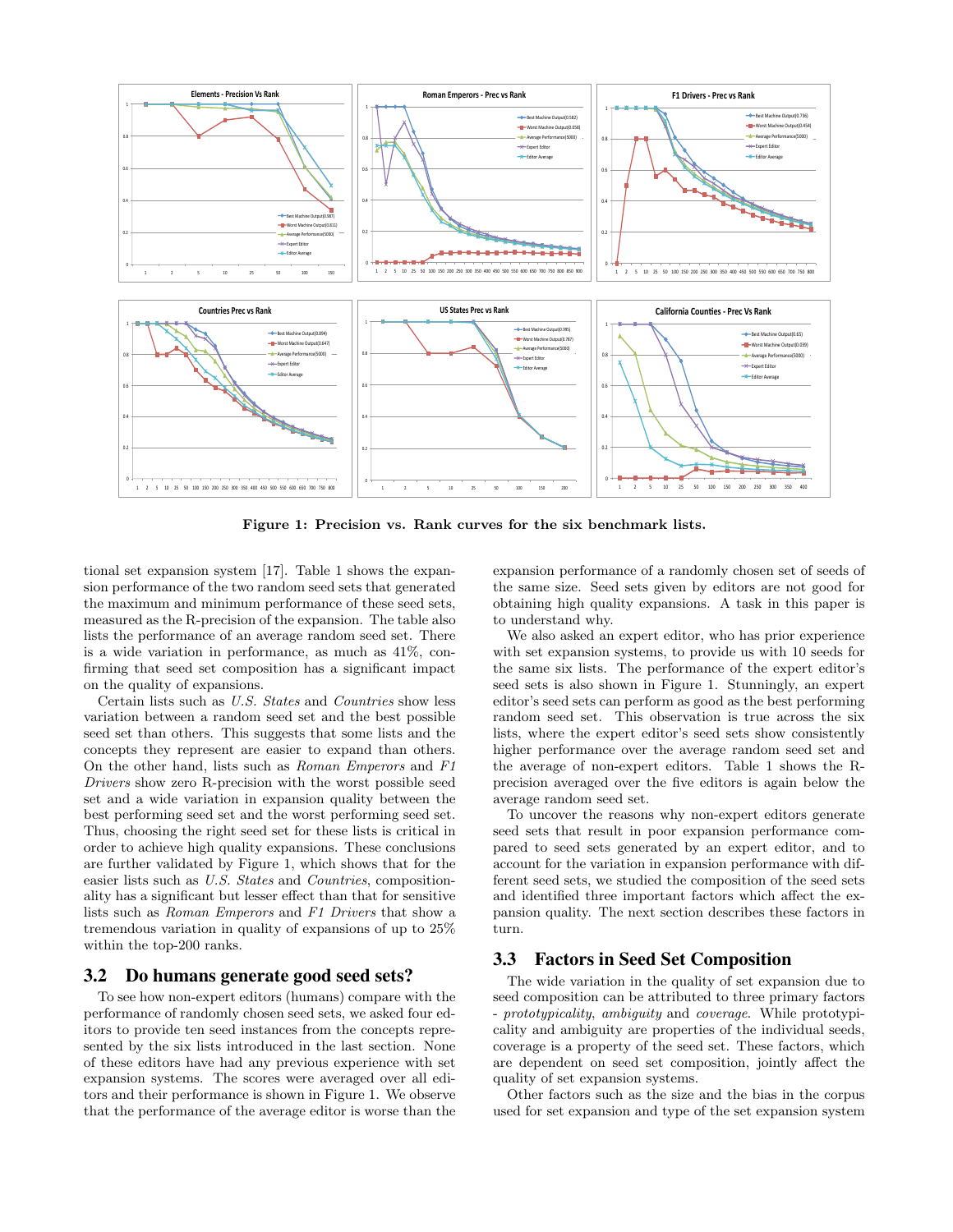used also affect the quality of set expansion, but are not directly related to the compositionality of seed sets.

#### *3.3.1 Prototypicality*

Prototypes are words that are most representative of a class, for example words like chair and table can be considered prototypical for the class Furniture. Most human generated seed sets are composed mostly from prototypical examples, because they are the most natural examples humans use when expressing a concept [24].

Prototypicality of a seed depends on various factors, including the editors model of the world, the nature of the concept which it is drawn from and the dimensions of a concept. For example, the seeds dog and cat can be considered prototypical of the class pets, however, they are not prototypical of the class animal, to which they also belong. Completely modeling the prototypicality of a seed instances requires modeling the semantic space of a concept, which is difficult to say the least. Instead, we approximate the prototypicality of a seed as the likelihood of drawing the seed from a concept. This is a reasonable assumption because the more common and representative instances of a class are also more likely to be frequent in text.

In the case of set expansion systems, we observed that prototypical examples typically introduce a lot of noise in the expansions. Prototypical examples are very frequent in text and tend to occur with a wide variety of contexts that are not related to the specific class we might want to expand. For example, a prototypical example for the class of golfers might be Tiger Woods. However, the word Tiger Woods tends to be used in a other contexts, such as Tiger Woods attended a charity fund raiser and highly paid sportsmen including Tiger Woods.... These contexts are not directly related to the class golfers and arise because Tiger Woods also belongs to another related class - celebrities, however, Tiger Woods is usually not considered a prototype for the class celebrity, resulting in the expansion containing other celebrities who are not golfers.

The problem is that prototypical seeds are also more likely to occur in contexts that are characteristic of a superordinate concept than other non-prototypical seeds, introducing words from the superordinate concept into expansions. Section 4.1 proposes a simple algorithm to improve the seed set's expansion quality by removing prototypical examples.

#### *3.3.2 Ambiguity*

The second compositional factor we identified as affecting the quality of expansions was the semantic ambiguity of seeds. Polysemy of a seed can introduce semantic ambiguity resulting in errors during expansion. For example, the seed set {iron, mercury, carbon} has two polysemous words - iron and mercury, both having varying degrees of polysemy. The seed *mercury* is highly polysemous belonging to two completely unrelated classes elements and planets, with both senses occurring equally likely. This introduces errors such as *mars*, *venus* and *jupiter*, all from the class *planets* into the expansion for the class elements.

Another source of ambiguity occurs when certain seeds are used more often in contexts that also occur with words that are not related to the primary sense of the seeds, such as in analogical and metaphorical usages. For example the seed, Barack Obama for the class politicians tends to bring in candidates from the class athletes because the seed is used

analogically in contexts such as .. Barack Obama won the race ... and running for the seat....

Seeds which are semantically ambiguous can introduce errors in set expansions. Annotating seed instances with their senses can be impractical in most set expansion systems that depend on a large corpus because that would require annotating all the senses of seed instances within a corpus. However, as a first approximation to semantic ambiguity, we can use simple clustering technqiues to identify ambiguous seed instances. Ambiguous seeds tend to occur in contexts that are associated with words not belonging to the concept being expanded. The more ambiguous a seed instance is, the lesser is its similarity to any particular sense. Hence they can be identified as the outliers, when a set of seeds are clustered based on their semantic similarities.

Section 4.2 proposes a techniuqe using clustering algorithms such as average-link clustering to identify outliers and remove ambiguous seed instances.

### *3.3.3 Coverage*

Another compositional factor which determines the quality of set expansion for a given seed set is the coverage of the seed set. Informally, we can define the coverage of a seed set, with respect to a concept, as the amount of semantic space which the seed set shares in common with the semantic space defined by the concept.

For example, given the concept elements, intuitively, the seed set *{iron, nitrogen, boron, uranium}* covers more semantic space than a set like {helium, argon, xenon}. The latter set is more specific and actually represents a subordinate concept of elements - inert gasses. If we can represent the concept as a collection of all semantic properties applicable to its instances, then we see that the seeds in second set overlap with very little semantic properties from the concept and have high overlap with other seeds in the seed set. On the other hand, seeds from the first set, whose semantic properties overlap more with the concept elements than among themselves are able to better represent the concept by covering more of the semantic space.

Another constraint when describing the coverage of seed sets is the inherent ambiguity within the seed sets. When a seed set contains an ambigous seed, then that seed will have lesser proportion of semantic properties in common with the concept than a more specific and unambiguous instance. Following the example of the concept elements, a seed instance like mercury shares semantic properties with both the class elements and other completely unrelated concepts such as *planets* and *roman gods*. On the other hand, a seed instance like lithium, which is a monosemous element, does not share many semantic properties outside of the class elements. Thus, we can say that the seed set containing lithium rather than mercury will generally have higher coverage of the class element.

Section 4.3 presents an algorithm which tries to maximize the coverage of a seed set by minimizing the semantic overlap between its elements by choosing a subset with minimum information overlap.

# 4. SYSTEMS

We observed in section 3 that average human editors do not produce seed sets which result in good candidate expansions. We also identified three compositional factors which affect the quality of expansions. To improve the quality of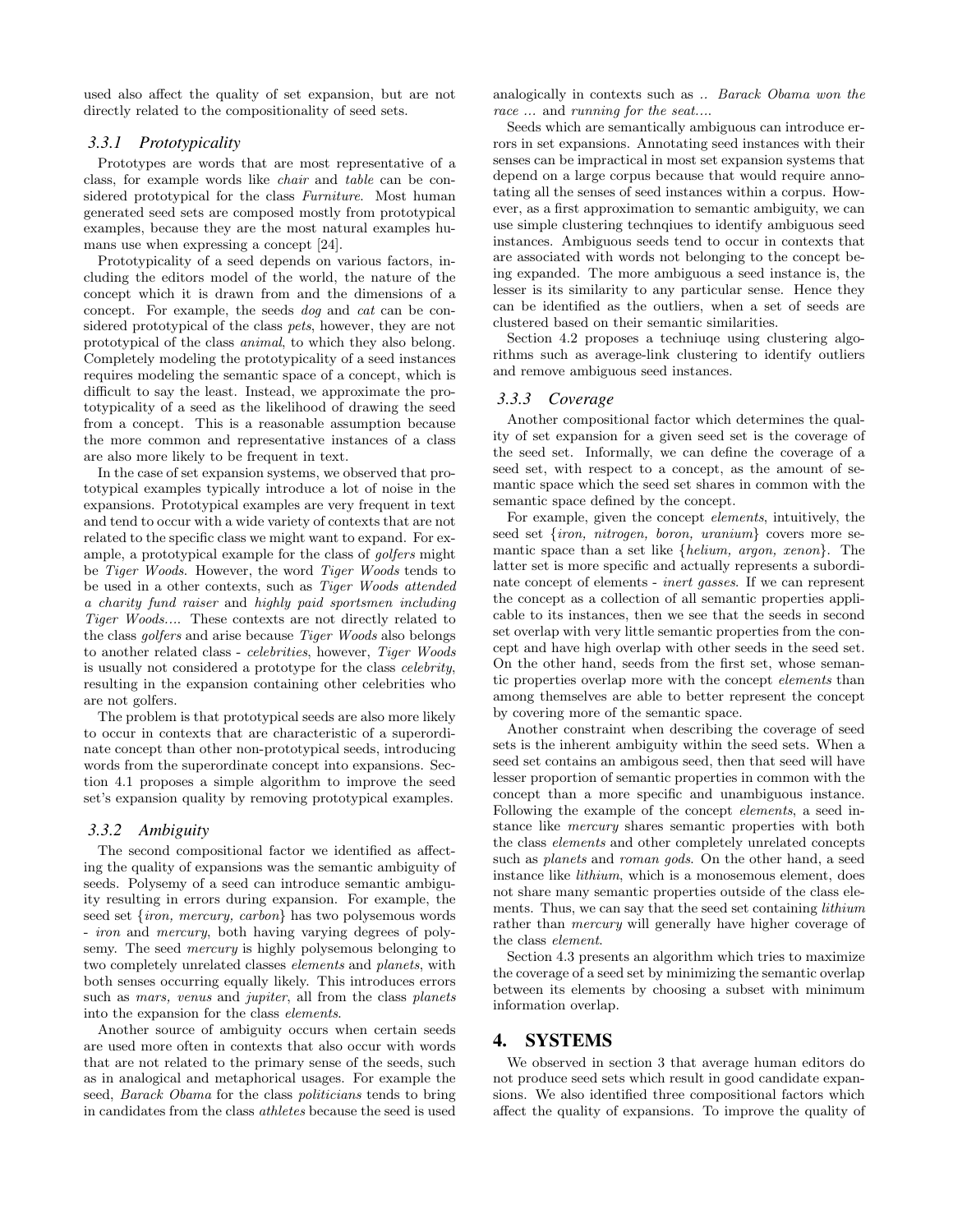expansions for seed sets generated by a non-expert editor, we present three algorithms, each dealing with a factor of composition, that remove seeds from the seed set that can otherwise potentially introduce errors in the expansion.

These set refinement algorithms are designed to be independent of the set expansion algorithm and once the seeds have been removed from the seed set, the expansion algorithm does not have access to the removed seeds or the original seed set. As most semi-supervised algorithms use the contexts of words to represent their semantics, they encounter similar problems and these set refinement algorithms can be used independently of the set expansion system. Also, all three algorithms presented in this section are unsupervised and do not require any extra effort from an editor.

Removing seed instances from a seed set first requires determining the number of seeds to be removed. The number of seeds to be removed depends on both the seed set being refined and the nature of the concept being expanded. Concepts that are less frequent in a corpus require less seeds to be removed to get a high quality expansion, compared to a concept that is more frequent in text. Identifying the number of seeds for each concept automatically is not dealt with in the three algorithms presented, and it is considered as a tunable model parameter. Setting of this parameter is discussed in Section 6.1.1.

# 4.1 Prototype Removal

The first method deals with removal of prototypes from the seed set. A prototype is a common and unambiguous instance from a concept. Also, prototypical words tend to be more common in text than specific instances from the same concept. We can statistically approximate the prototypicality of a seed  $s$  as the probability of the word given the concept  $C$  from which a word is drawn. Since, we assume, all the seeds in the seed set are drawn from the same concept, we use the seed set as an approximation to the true concept  $C$ .

Formally we define prototypicality of a seed  $s$  as

$$
Prot(s) = \frac{count(s)}{\sum_{s' \in C} count(s')} \tag{1}
$$

where the  $count(s)$  for each seed s is the the number of times it occurs in a corpus.

For each seed in the seed set, we calculate its prototypicality score as defined by equation 1. Then we sort all the seeds based on their prototypicality score and remove the seeds which are most prototypical of the class, i.e, seeds with high prototypicality score. This is identical to choosing the least frequent seeds from the seed set. By removing the most prototypical seeds, we expect the contexts which are ambiguous with instances from other concepts to be filtered, thus providing us a more robust representation of the concept we are trying to expand.

# 4.2 Clustering

The second algorithm deals with the removal of ambiguous seeds from a seed set. Ambiguous seed instances, by definition belong to more than one concept, sometimes even belonging to two or more completly unrelated concepts. Thus, they tend to be less similar to any particular concept than their non-ambiguous counterparts. We can capture this intuition using a clustering over the words in the seed set. We expect the more non-ambigous seed instances to be more similar to the intended concept, and consequently more similar to themselves.

Any clustering over the set of seeds based on their similarities results in the ambiguous seeds being outliers. This implies that members of the tightest cluster are non-ambiguous instances from the concept represented by the seed set. We can remove the ambiguous seed instances by first clustering the seed set, and then choosing the tightest cluster as our new seed set. We ignore all other seeds that are not part of the tightest cluster.

First, we represent the semantics of each seed in the seed set by using a distributional feature vector following [17]. Each feature in the feature vector is composed of contexts that the seed occurs in. We weight the components of the feature vector in relation to the seed using point-wise mutual information between the seed and the context. We use this distributional feature representation of the seeds in an average-link clustering algorithm, where the link score between two seeds is computed as the pairwise cosine similarity between their respective feature representations.

The average-link clustering algorithm is an iterative agglomerative technique, which merges two clusters at each step using the average similarity between all the seeds in the candidate clusters. This hierarchical behavior results in a dendrogram. To retrieve a clustering from the dendrogram, we cut it using a pre-determined threshold on the number of desired clusters. The setting of the threshold is discussed in Section 6.1.1. This parameter indirectly determines the number of seeds that must be removed from the seed set. The tightness of each cluster was calculated as the average cosine similarity between all the seeds in the cluster. We chose the tightest cluster as our candidate seed set and ignore all other seeds as ambiguous.

## 4.3 Minimum Overlap Criterion (MOC)

The third compositional factor affecting the quality of expansions is coverage of the seed set given the concept. A seed set that better represents a concept is able to produce higher quality expansions. We can model the coverage of the concept by the seed set directly using a probabilistic argument as follows.

We define a concept as a distribution over all words in the vocabulary. Any set of words, or in our case, the seed set, jointly defines a distribution over concepts. A set of seeds  $S$  is said to have high coverage of the concept  $C$ , if it can maximize the likelihood of the concept given the set of seeds. However, the problem of directly modeling the concept space or the polysemy of a set of words is intractable. To overcome this intractability, we use a non-parametric technique to identify a subset of fixed size that can best represent the concept.

We start with the hypothesis that for a fixed size, a set of seeds which can best represent a concept  $C$  is one which provides maximum information to the concept and has minimum redundancy. To motivate the hypothesis, recall the example in section 3.3.3. The seed set {iron, nitrogen, boron, uranium} compared to the seed set {helium, argon, xenon}, provides a better representation of the concept elements and more coverage because the first seed set is more informative to the concept elements than the second seed set. From information theory, we can see this as a problem of choosing the set which has the least conditional entropy for the con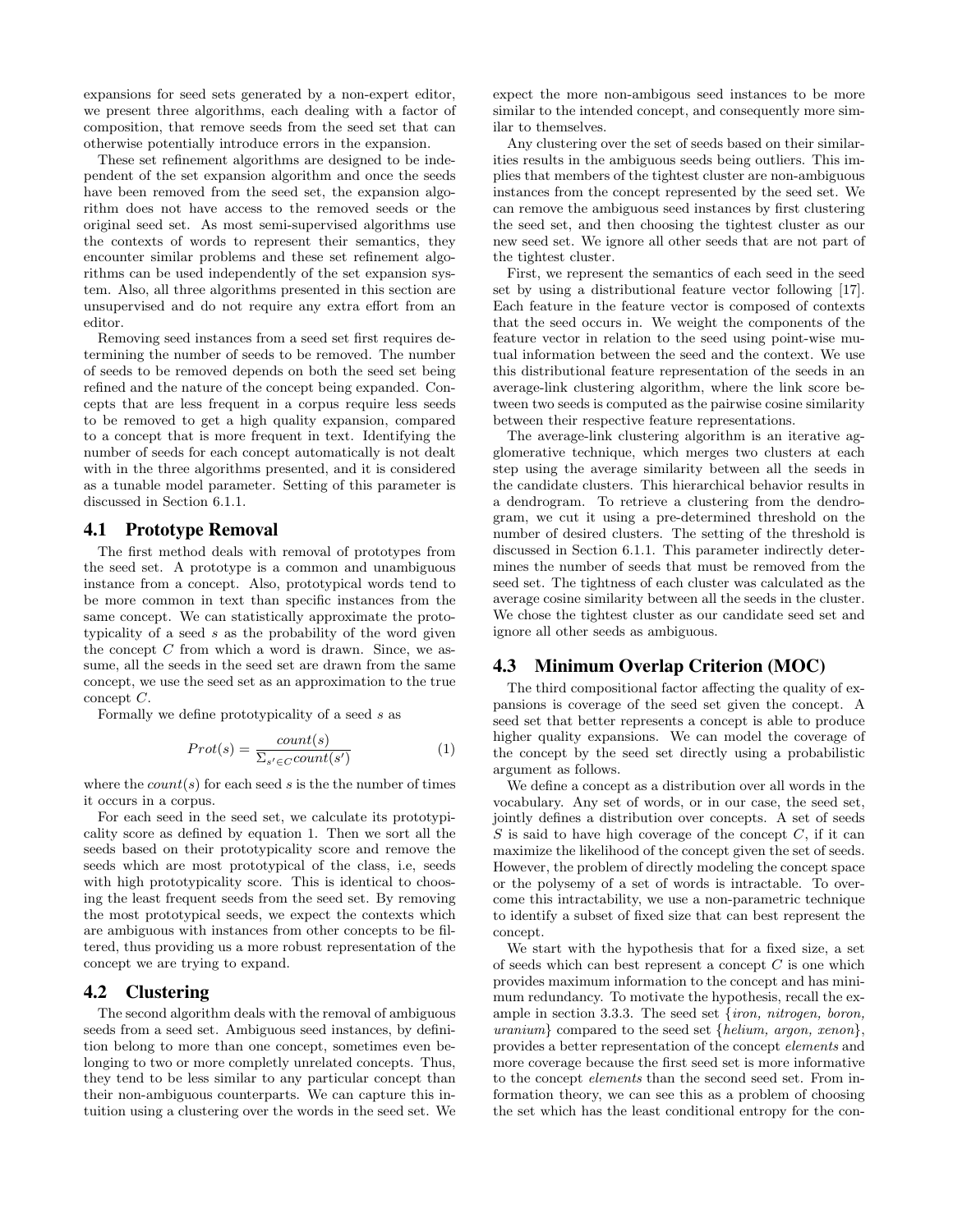cept given the seed set. However, choosing a subset of a fixed size from the seed set by minimizing the conditional entropy, would require us to evaluate all possible subsets.

We can simplify this process by adding another observation. The semantic overlap among the elements of the first set is lower than the semantic overlap among the elements of the second set, thus making the seeds in the second set more redundant. Thus, we need to find a subset of seeds that provides maximum information to the concept while minimizing the overlap in information among themselves.

To represent the semantics of a seed we use a vector of distributional features, which are all the contexts which appear with the seed, following the approach in [17]. To represent the semantics of the concept, we start by finding the set of features which are common to all the seeds. However, in practice, seed feature vectors are sparse and the amount of features shared between all the words is very small. To overcome this, we represent the concept with the set of features which are shared between a minimum of two seeds in the seed set.

This feature representation allows us to calculate the amount of semantic overlap between any subset of seeds given the concept, as the joint information overlap between the seeds in the seed set given the concept. We follow [19] and define the joint information overlap between a set of seeds  $S$  and a concept represented by the set of features  $C$  as:

$$
I(S;C) = -\sum_{f \in C} p(f) \cdot \log(\frac{p(f \wedge S)}{p(S)})
$$
 (2)

where  $p(f)$  is the probability of seeing the feature (context) in the corpus,  $p(S)$  is the probability of seeing the seed set under consideration, which can be computed as  $\sum_{s\in S} p(s)$ .  $p(f \wedge S)$  is the joint probability of seeing the seed set  $S$  and the feature  $f$ . Since, our features are contexts surrounding the seeds, they are mutually exclusive. So, we can compute the joint probability as

$$
p(f \wedge S) = \sum_{s \in S} p(f, s) \tag{3}
$$

Combining Equations 2 and 3, the joint information overlap is

$$
I(S;C) = \sum_{f \in C} p(f) \cdot (\log(\sum_{s \in S} p(s)) - \log(\sum_{s \in S} p(f,s)) \quad (4)
$$

The function  $I(S; C)$  is non-zero when the set S is not empty. Also, it is a function which assigns a score to a set, such that, given two sets, one subset of the other, the score of the subset is lower. This indicates that the function is sub modular and we use a greedy algorithm, called MOC (Minimum Overlap Criterion) to find the  $S$  that maximizes  $I(S; C)$ .

The algorithm starts with an empty subset and adds one element at a time at each iteration, such that the newly added element, say  $e$  has maximum marginal value with respect to the current seed set  $S$ . Here, maximum marginal value can be calculated as  $I(S \cup \{e\}; C) - I(S; C)$ . The algorithm stops once it has reached a pre-defined size for the subset. This subset is used as the seed set for expansion. Again, the stopping criterion is considered a tunable parameter and is trained on a development set as discussed in Section 6.1.1.

## 5. DATASETS AND BASELINE

For evaluating the algorithms presented in Section 4, we started with nine lists of named entities, a subset of the 50 gold standard lists from  $\left[17\right]$ <sup>1</sup>. The 50 lists were chosen, such that each list represents a single concept. They were originally selected from wikipedia's List of pages. We randomly sorted the list of every noun in wikipedia. Then for each noun, we checked whether it occurred in any of the List of pages, if so we scraped this list - upto a maximum of 50 lists. If a noun belonged to multiple lists, the authors chose the list that seemed most appropriate. Variants within the lists were merged and the lists were manually cleaned.

The nine lists selected out of the 50 were Elements, Roman Emperors, F1 Drivers, Countries, U.S. States, CA counties, First Ladies, American Internet Companies and superheroes. For the purposes of evaluation, lists extracted from wikipedia were considered complete and treated as the gold standard.

Three of the lists, First Ladies, American Internet Companies and superheroes were designated as the development set, over which the number of seeds to be removed, which is a parameter to all our algorithms, were trained. The remaining sets were used to test the expansion performance of the seed sets generated by the three methods in Section 4.

Both the clustering technique and the MOC algorithm require statistics over distributional features of each seed. The Prototype removal algorithm requires the frequency of each seed in the seed set to compute equation 1. Wikipedia served as the source corpus for all the algorithms described in Section 4.

All articles were POS-tagged using [4] and shallow parsed (phrase chunked) using a variant of [1]. For extracting the distributional features for each seed in the seed set, we used the processed corpus to extract each seed's left and right contexts, over which all required statistics were computed. To expand the set of seeds, we employed the distributional set expansion algorithm described in [17].

## 6. EXPERIMENTAL RESULTS

This section presents our system analysis on the task of helping editors choose better seed sets. We begin by outlining our experimental setup and analysis metrics. Then, we show evidence that our proposed methods significantly increase expansion performance on six gold standard entity types and we present an intrinsic analysis of our algorithms addressing the three seed set composition factors introduced in Section 4. Finally, we present a detailed error analysis.

#### 6.1 Experimental Setup

To obtain an upper bound on the expansion performance of the algorithms discussed in Section 4 we performed an exhaustive analysis. First, we created trial seed sets from the original seed sets provided to us by the editors by removing all possible combinations of seeds, of sizes ranging from 1 through 9. This resulted in 1024 trial seed sets for each list in our collection resulting in a total of 9,216 trials. Each of these trials were expanded using our set expansion algorithm [17]. We used R-precision, which is the precision

http://www.patrickpantel.com/cgi-

 $^1\mathrm{The}$  gold standard is available for download at:

bin/Web/Tools/getfile.pl?type=data&id=sse-

gold/wikipedia.20071218.goldsets.tgz.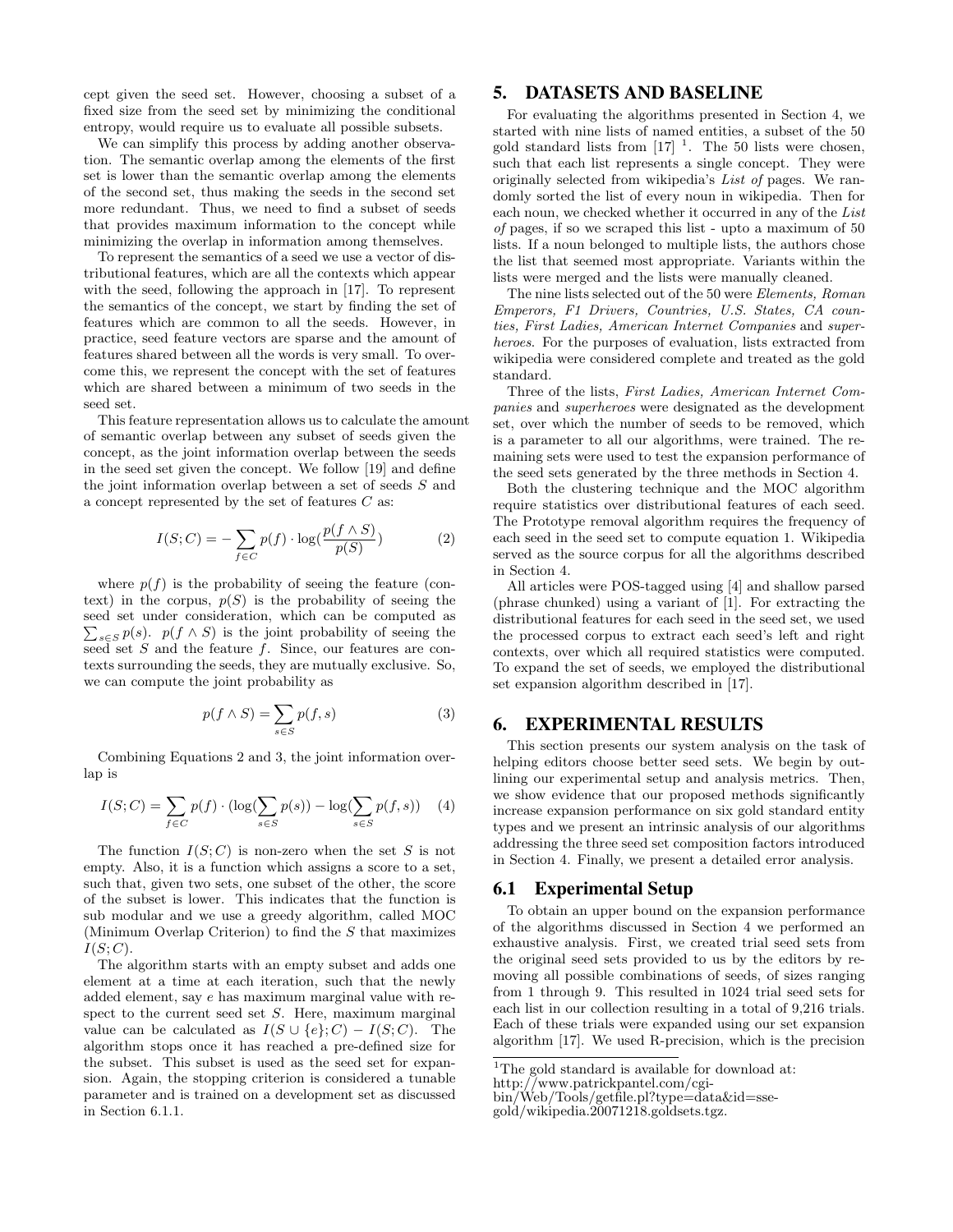|                  |             |                |                |                   |                | .        |             |
|------------------|-------------|----------------|----------------|-------------------|----------------|----------|-------------|
| <b>System</b>    | Elements    | Roman Emperors | <b>Drivers</b> | <i>c</i> ountries | . States<br>.S | Counties | Average     |
| <b>MAX</b>       | $\;\:0.643$ | $\rm 0.382$    | 0.255          | 0.718             | 0.952          | 0.338    | 0.548       |
| <b>USER</b>      | 9.481       | 0.160          | 0.163          | 0.514             | 0.857          | 0.073    | 0.374       |
| <b>PROTOTYPE</b> | 0.568       | 0.187          | 0.154          | 0.543             | 0.937          | 0.203    | 0.432       |
| <b>CLUSTER</b>   | ${0.491}$   | $0.300\,$      | 0.219          | 0.616             | 0.892          | 0.18     | 0.449       |
| $_{\rm MOC}$     | ${0.620}$   | 0.286          | 0.224          | 0.626             | 0.952          | 0.305    | $\,0.502\,$ |

Table 2: Overall R-precision analysis over six gold standard entity types.

at rank equal to the size of the gold standard set to evaluate the expansions. Then, the seed sets for each list and each editor which gave the highest R-precision on their respective expansions were collected for computing the maximum upper bound on performance attainable by removing seeds from the seed sets.

For evaluation purposes, each of the expanded lists was filtered through a cosine similarity cutoff of 0.01. We used simple heuristics such as lower casing and removing special characters to merge any variants that might have occurred in the expansions. The expansions were also cleared of any seeds (or their variants) that might have been brought in by the expansions to obtain a more accurate R-precision score.

#### *6.1.1 Training the parameters*

Two of our algorithms, prototype removals and MOC, require the number of seeds,  $n$ , to be removed as a parameter. We empirically estimated the optimum number of seeds to be removed using our development set from Section 5. First, we used the editor generated seed sets to create candidate seed sets by using the algorithms with  $n$  ranging from 1 through 9. Each of these candidate seed sets were expanded and evaluated using R-precision. The value of  $n$  chosen was the value that gave the best R-precision averaged over all editors and all lists in the development set.

For the prototype removal algorithm, the number of seeds to be removed was determined to be 3 and for the MOC algorithm the size of the final seed set was determined to be 6, resulting in a removal of 4 seeds.

The clustering algorithm requires identifying the number of clusters to determine the cut in the dendrogram. The optimum value for this parameter was again estimated empirically over the development set. The original editorgenerated seed sets were clustered over all possible values of k ranging from  $k = 2$  to  $k = 9$ . The best value of k was determined by choosing the clustering which gave us the best average R-precision over all the editors and all the lists in the development set. This value was determined to be  $k = 2$ .

## 6.2 Overall Analysis

Table 2 lists the upper bound on R-precision and the average R-precision over all editors for each list, for the baseline (the unmodified editor seed sets), the prototype removal algorithm, clustering and MOC algorithms. Row MAX in Table 2 lists the upper bound of R-precision when removing seeds from the editor generated seed sets. This results in a maximum average R-precision score of 0.548 over all lists and all editors. Row USER lists the performance of the unmodified seeds given by the editors for each list, averaged over all editors, showing there is a maximum possible improvement in R-precision of 46%. This unmodified seed set is used as a baseline against which all our algorithms are compared.

Row PROTOTYPE shows the performance of the prototype removal algorithm from Section 4.1. Simply removing prototypes from the editors original seed sets can improve the average quality of expansion by as much as 15%. Row CLUSTER shows the performance of the clustering algorithm from Section 4.2, which chooses the tightest cluster, ignoring all other seeds. Again, like prototype removal, removing ambiguous elements through clustering increases the average R-precision over editors across all six lists, giving an average improvement in R-precision of 19%. It shows that considering and removing ambiguous elements from the seed sets improves the performance of editorially generated seed sets.

Row MOC describes the performance of the Minimum overlap criterion method described in Section 4.3. This method shows the highest performance out of all the three methods described in section 4. The method provides an improvement of 34% over the editors original seed sets, 12% from the upper bound.

# 6.3 Intrinsic Analysis of Prototype Removals and Clustering

The two techniques, prototype removal and clustering, are simple and intuitive methods for improving the quality of the seed set. Table 3 shows that both methods improve in average R-precision compared with the baseline for all five editors. The clustering method improves the seed sets of the worst performing editor, E5 by upto 36%. The expert editor  $E1^*$ 's seed set shows the highest absolute value of R-precision, of 0.534, however for an expert editor there is a small gain in R-precision of only 9%. This expert editor reported that he was careful not to give any ambiguous seed instances for his seed set.

The above observation also holds true for the prototype removal technique, which improves the average R-precision over the baseline for all our five editors, with the R-precision gain in the expert editor's seed set being only 8%. Again, this can be explained by the fact that the expert editor reported that he was careful not to provide prototypical examples. All other non-expert editors have average R-precision gains between 17.5-19%.

#### 6.4 Intrinsic Analysis of MOC

Table 3 shows the performance of the MOC method on a per-editor basis. MOC improves the average R-precision over the six lists for all five editors.  $E1^*$  is the expert editor whose unedited seed lists resulted in performance nearly as good as the best random set (described in section 3). It shows that MOC can improve the performance of even an expert editor by as much as 22%. It is also the case that the expert editor's improved set has the maximum absolute value of 0.601, the highest R-precision achieved among all the editors, showing that when starting with good seed sets,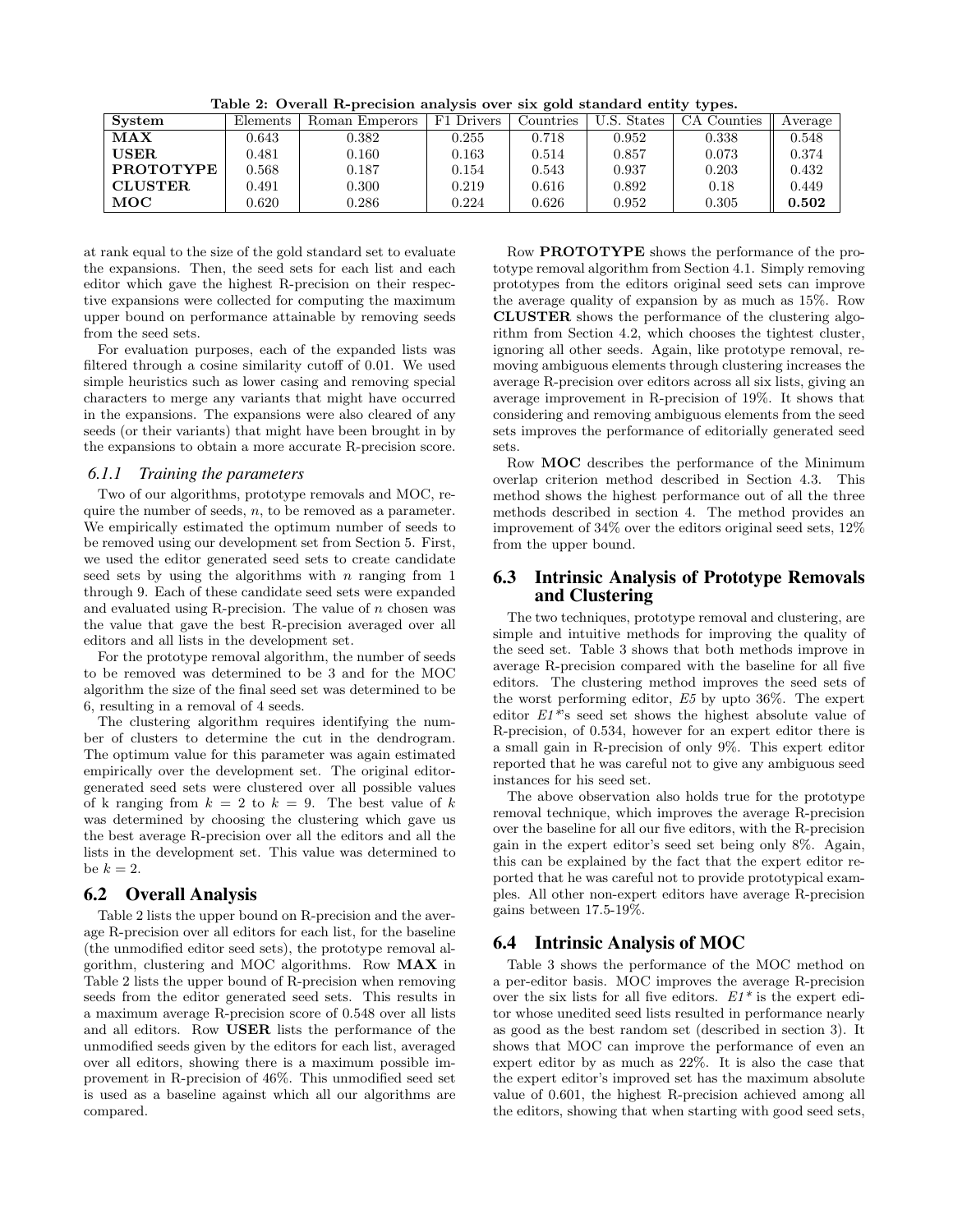Table 3: R-precision analysis for each editor. E1\* is our expert editor and all other editors are non-experts.

| <b>USER</b>             | Elements | Roman Emperors | F1 Drivers | Countries | U.S. States | CA Counties | Avg. R-Prec |
|-------------------------|----------|----------------|------------|-----------|-------------|-------------|-------------|
| $E1*$                   | 0.646    | 0.24           | 0.172      | 0.689     | 0.944       | 0.245       | 0.489       |
| E2                      | 0.499    | 0.136          | 0.189      | 0.365     | 0.840       | 0.001       | 0.338       |
| E3                      | 0.407    | 0.078          | 0.158      | 0.558     | 0.919       | 0.055       | 0.362       |
| $E_{4}$                 | 0.457    | 0.171          | 0.146      | 0.446     | 0.774       | 0.023       | 0.336       |
| E5                      | 0.397    | 0.178          | 0.150      | 0.513     | 0.812       | 0.041       | 0.348       |
| <b>PROTOTYPE</b>        |          |                |            |           |             |             |             |
| $EI^*$                  | 0.677    | 0.215          | 0.163      | 0.693     | 0.949       | 0.482       | 0.529       |
| E2                      | 0.503    | 0.184          | 0.179      | 0.424     | 0.949       | 0.087       | 0.387       |
| E3                      | 0.522    | 0.185          | 0.144      | 0.680     | 0.927       | 0.157       | 0.435       |
| $E_{4}$                 | 0.595    | 0.088          | 0.146      | 0.503     | 0.944       | 0.089       | 0.394       |
| E5                      | 0.546    | 0.264          | 0.142      | 0.419     | 0.920       | 0.203       | 0.415       |
| <b>CLUSTER</b>          |          |                |            |           |             |             |             |
| $E1*$                   | 0.543    | 0.349          | 0.205      | 0.772     | 0.960       | 0.377       | 0.534       |
| E2                      | 0.569    | 0.243          | 0.258      | 0.484     | 0.880       | 0.033       | 0.411       |
| E3                      | 0.569    | 0.276          | 0.205      | 0.541     | 0.880       | 0.148       | 0.436       |
| $E_{4}$                 | 0.388    | 0.250          | 0.211      | 0.602     | 0.860       | 0.049       | 0.393       |
| E5                      | 0.388    | 0.382          | 0.216      | 0.683     | 0.880       | 0.295       | 0.474       |
| $\overline{\text{MOC}}$ |          |                |            |           |             |             |             |
| $EI^*$                  | 0.722    | 0.403          | 0.228      | 0.735     | 0.952       | 0.566       | 0.601       |
| E2                      | 0.593    | 0.333          | 0.252      | 0.517     | 0.952       | 0.189       | 0.472       |
| E3                      | 0.565    | 0.278          | 0.217      | 0.739     | 0.952       | 0.264       | 0.502       |
| $E_{4}$                 | 0.657    | 0.062          | 0.238      | 0.601     | 0.952       | 0.170       | 0.446       |
| E5                      | 0.565    | 0.354          | 0.187      | 0.538     | 0.952       | 0.340       | 0.489       |

provided by an expert editor we can potentially improve upon their original seed sets to generate candidate expansions of even higher quality.

In terms of maximum gain in R-precison, E5, who has the lowest average R-precision of all the editors, has an improvement of close to 50%, showing that bad seed sets provided to us by an editor can be significantly improved by considering a subset which can best represent the concept the editor is trying to expand.

MOC's high performance compared to more intuitive algorithms like prototype removal and clustering is partially caused by some aspects of those algorithms that are factored into MOC, which tries to minimize semantic overlap between the seed sets by minimizing the joint information overlap. Seeds which are prototypical tend to overlap semantically with almost all seeds in a seed set, by virtue of them being prototypical examples of a class. This leads MOC to choose seeds which are not prototypical of the class.

In MOC, the concept an editor is trying to expand is represented as a set of distributional features of all the seeds in a seed set. Ambiguous words, even though have little semantic overlap with other seeds in the seed sets, by virtue of being ambiguous do not share a lot of highly informative distributional features with the concept. This results in MOC tending to choose non-ambiguous seed instances from the seed set. This assumption is verified when looking at the selection process applied to the U.S. states list:

#### {California, Arizona, Nevada, New York, New Jersey, Washington, Hawaii, Texas, Montana, Indiana}

This seed set by editor E3 has ambiguous elements such as Washington and New York which are both cities and states. As expected, MOC does not choose any of the ambiguous elements, instead selecting the following seeds {Indiana, New Jersey, California, Arizona, Nevada, Montana}.

MOC also shows drammatic performance improvement for the list California Counties with editor E5. Table 4 shows the top-20 expansions when expanded using both the user's original seed set (Santa Clara, Contra Costa, Fresno, San Mateo, San Joaquin, Stanislaus, Shasta, Humboldt, Mariposa, Riverside) and MOC's subset (Stanislaus, Mariposa, Contra Costa, San Joaquin, Shasta, San Mateo). MOC has removed several seeds which are more known as cities than counties. This avoids errors such as Mountain View, Sunnyvale and Bakersfield, introduced by seeds such as Santa Clara which is also a city. Other errors such as Arroyo Grande and Santa Rosa, which are county heads are avoided in MOC's expansion for a similar reason. Counties such as Fresno and Mariposa are ambiguous, because they are also county heads and MOC avoids them.

MOC, by considering both prototypicality and ambiguity of seed instances, discovers a subset which can best represent the concept. Subsets chosen by MOC can improve the quality of set expansion, even in the case of expert editors.

## 6.5 Error Analysis

All three methods show improvement in average R-precision over the baseline scores for all five editors. Also, the MOC algorithm improves the R-precision scores of each editor for each list, with the exception of the list Roman Emperors for editor  $E_4$ . Upon inspection of  $E_4$ 's seed set, we identified two sources of errors. The seed set contains the seed Romulus, who is the first emperor of the Roman Republic. However, in text, the seed Romulus is seen with contexts relating to the founding of Rome, rather than contexts usually associated with roman emperors. Also, the seed set contains other well known emperors such as Nero and Augustus, with a broad semantic space introducing ambiguity in our concept representation.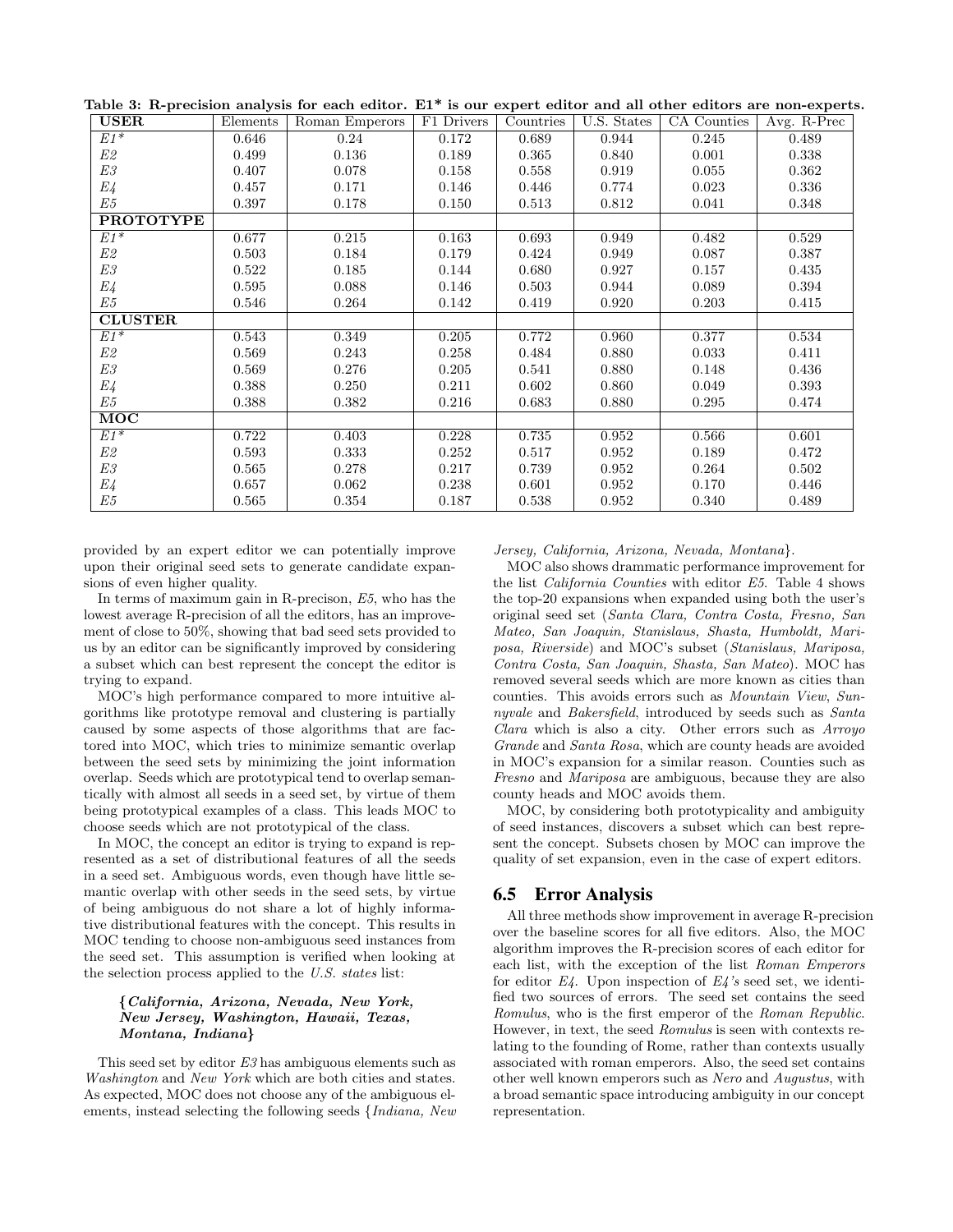Table 4: Set expansions for the semantic class California Counties using the original seeds from editor E5 (USER) and the automatically modified seed set using the MOC algorithm.

| USER.           | MOC         |
|-----------------|-------------|
| Los Angeles     | Madera      |
| San Francisco   | Napa        |
| San Luis Obispo | Sonoma      |
| San Bernardino  | Solano      |
| Sacramento      | Tulare      |
| Madera          | Alameda     |
| Merced          | Yolo        |
| Modesto         | Del Norte   |
| San Diego       | Los Angeles |
| Bakersfield     | Merced      |
| Visalia         | Yuba        |
| Napa            | Colusa      |
| Tulare          | Burlingame  |
| Sunny value     | Plumas      |
| Sonoma          | Tuolumne    |
| Mountain View   | Tehama      |
| Wood lake       | Siskiyou    |
| Alameda         | Calaveras   |
| Santa Rosa      | San Benito  |
| Arroyo Grande   | Mendocino   |

As MOC tries to choose elements which have minimum semantic overlap with each other, it chooses elements that are infrequent in the corpus. Rare elements in seed sets result in a loss of recall, and consequently loss in R-precision. This is also true for prototype removal because it directly tries to pick the least frequent elements in the seed set, causing loss in R-precision. In this case, having prototypical examples in the seed set is useful, when all the seeds are infrequent or when most of the seeds in the seed set have covered a large semantic space. A way to overcome this problem would be to vary the number of seeds to be removed on a per-list basis.

The clustering algorithm which chooses the tightest cluster also improves R-precision for all editors for all lists with the exception of the list *Elements* for two editors  $E_4$  and  $E_5$ . Since for each list the tightest cluster is chosen, for the editor, the tightest cluster for editor  $E_4$  contained two elements {Gold, Silver}, both precious metals. The other seeds in the seed set, such as Iron, Oxygen, Carbon, Uranium, Mercury, etc ... were conceptually different and could not form a cohesive cluster. Similar behavior can also be observed in the case of editor  $E5$ , where the chosen cluster was {Calcium, Potassium}, both conceptually different from the other elements in the cluster such as {Nickel, Carbon, Hydrogen, etc..}. These errors are caused primarily because simple clustering cannot completely capture the notion of semantic ambiguity.

# 7. CONCLUSIONS AND FUTURE WORK

In this paper we studied the impact that seed set composition has on the quality of set expansions. We showed that the composition of seed sets can significantly affect the performance of set expansion, by as much as 41%, using a large set of random trials over an extensive evaluation. We also showed that an average editor does not produce seed sets that result in high quality expansions. In many cases,

their seed sets are worse than a randomly chosen seed set from the same concept. We also asked an expert editor who creates and curates large lists of entities to provide us with seed sets of the same size. Seed sets generated by this expert editor result in expansion performance nearly as good as the best possible seed set.

We identified three important factors in seed set composition - prototypicality, amgiguity and coverage and showed that considering these factors when creating seed sets leads to higher quality expansions. We proposed three algorithms, each one tackling a different factor affecting seed set composition. The first algorithm removes prototypes identified by their relative frequency in text and we show that we can improve the quality of expansion by as much as 15%. We presented a second algorithm, which removes ambiguous seeds from a seed set through clustering analysis and then choosing the tightest cluster. This algorithm improves the quality of the expanded candidates by as much as 19%. The third algorithm tackles the third factor of seed set composition - Coverage. We showed that coverage can be seen as a problem in finding a subset of the seed set which best represents the concept by minimizing the semantic overlap among the seeds in the subset. Semantic overlap, can be seen as a case of minimizing the information overlap between seeds and we provided a simple greedy algorithm for minimizing the joint information overlap between seeds. We discussed how this algorithm balances between the prototypicality and ambiguity of seed instances and can choose subsets which can improve the quality of seed sets by as much as 34%.

In the future we plan to investigate algorithms for seed set refinement which are integrated with the set expansion phase. Having access to the original seed set, while giving higher preference to seeds selected by the algorithms discussed here could potentially improve the performance of set expansion. We also plan to investigate why some concepts are hard to learn and hard to expand, while others are considerably simpler to learn and expand.

In conclusion, by considering the factors of seed set compositionality when generating seed sets, either manually in the form of guidelines to the editors or automatically by refining seed sets using methods discussed above, we can substantially improve the quality set expansion systems.

# 8. REFERENCES

- [1] S. Abney and S. P. Abney. Parsing by chunks. In Principle-Based Parsing, pages 257–278. Kluwer Academic Publishers, 1991.
- [2] J. A. Aslam and E. Yilmaz. A geometric interpretation and analysis of r-precision. In CIKM '05: Proceedings of the 14th ACM international conference on Information and knowledge management, pages 664–671, New York, NY, USA, 2005. ACM.
- [3] M. Banko and E. Brill. Scaling to very very large corpora for natural language disambiguation, 2001.
- [4] E. Brill. Transformation based error driven learning and natural language processing : A case study in part of speech tagging. Computational Linguistics, 24(4):543–565, 1995.
- [5] H. Cao, D. Jiang, J. Pei, Q. He, Z. Liao, E. Chen, and H. Li. Context-aware query suggestion by mining click-through and session data. In Proceedings of KDD-08, pages 875–883, 2008.